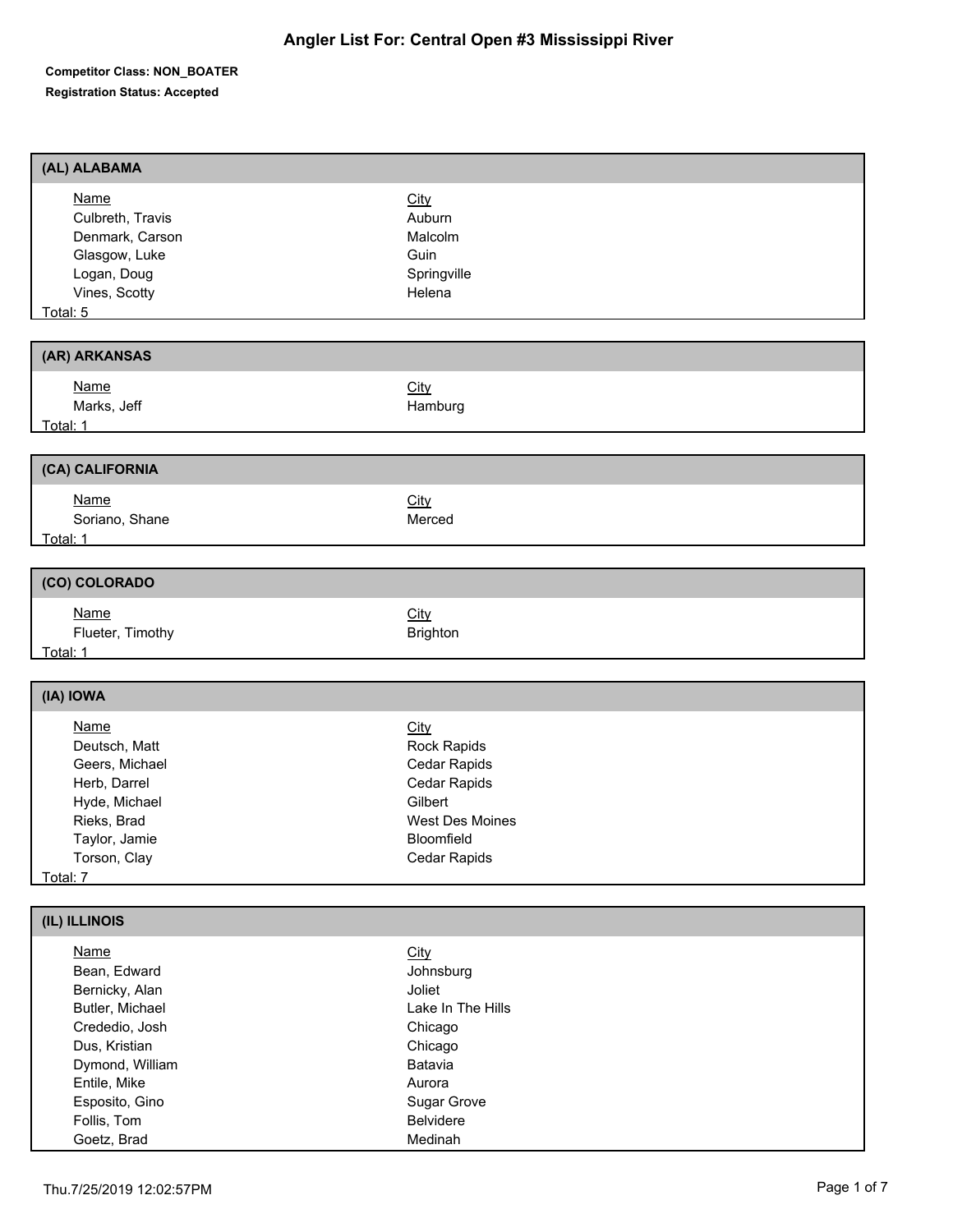| Gusciora, Ben              | Goodfield           |
|----------------------------|---------------------|
| Kuester, Klaus             | Forest Park         |
| Lebata, Jason              | Schaumburg          |
| Lyskawka, Tom              | Arlington Heights   |
| Marginean, Ovee            | Glenview            |
| Martin, Rich               | <b>Wonder Lake</b>  |
| Overton, Shawn             | Coal Valley         |
| Remian, Edmund             | Schiller Park       |
| Salzmann, William          | Galena              |
| Spiac, Alexandru           | Chicago             |
| Swanson, Kyle              | South Beloit        |
| Varner, Ryan               | Alhambra            |
| Warner, Randy              | Elmwood             |
|                            |                     |
| <b>Total: 23</b>           |                     |
|                            |                     |
| (IN) INDIANA               |                     |
| <b>Name</b>                | City                |
| Hostetler Jr, Bradley      | Franklin            |
| Towne, Jason               | Kokomo              |
| White, Chris               | Russiaville         |
|                            |                     |
| Total: 3                   |                     |
|                            |                     |
| (KS) KANSAS                |                     |
| <b>Name</b>                | City                |
| Burch, Travis              | Gardner             |
| Jeffery, Chris             | Sedan               |
| Total: 2                   |                     |
|                            |                     |
| (KY) KENTUCKY              |                     |
|                            |                     |
| <b>Name</b>                | City                |
| Cook, Marty                | Paducah             |
| Total: 1                   |                     |
|                            |                     |
| (LA) LOUISIANA             |                     |
| <b>Name</b>                | City                |
| Beauboeuf, Larry           | <b>Bossier City</b> |
| Cooley, Hagen              | DeRidder            |
| Frankowicz, Luke           | Monroe              |
| Harrell, David             | Downsville          |
| Keith, David               | Haughton            |
|                            |                     |
| Major, Will                | Port Allen          |
| Murphy, Brian              | Sulphur             |
| Naquin, Cameron            | Gray                |
| Roberson, John             | Shreveport          |
|                            |                     |
| Sanchez, Brandon           | Livingston          |
| Wallace, Jeff<br>Total: 11 | West Monroe         |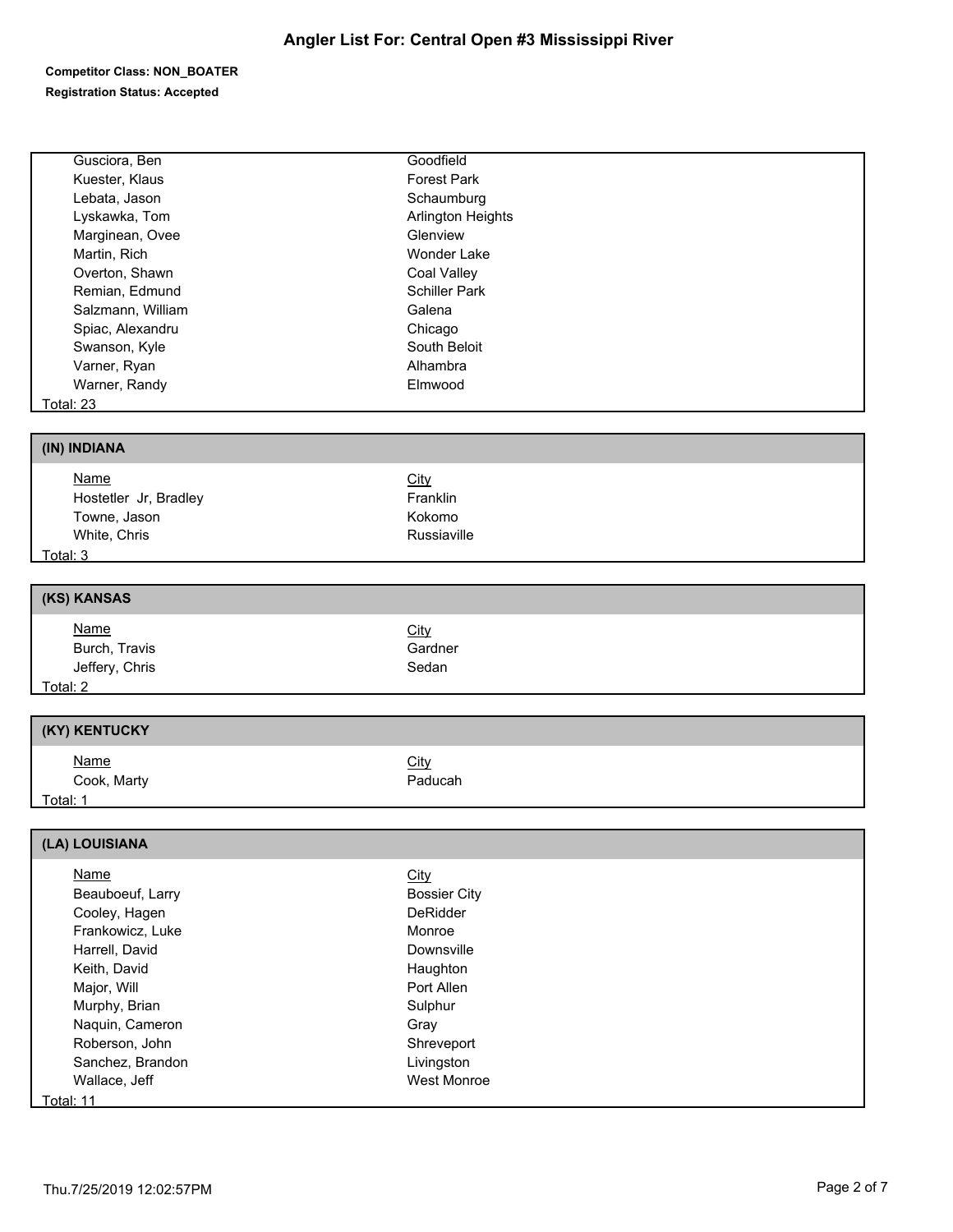| (MA) MASSACHUSETTS                 |                                |
|------------------------------------|--------------------------------|
| <b>Name</b>                        | City                           |
| Berkowitz, Thomas                  | Littleton                      |
| Total: 1                           |                                |
|                                    |                                |
| (MD) MARYLAND                      |                                |
| <b>Name</b>                        | City                           |
| Wright, David                      | Ft. Meade                      |
| Total: 1                           |                                |
|                                    |                                |
| (MI) MICHIGAN                      |                                |
| <b>Name</b>                        | City                           |
| Jezierski, Jon                     | Troy                           |
| Total: 1                           |                                |
|                                    |                                |
| (MN) MINNESOTA                     |                                |
| <b>Name</b>                        | City                           |
| Baranowski, Gary                   | Saint Michael                  |
| Becker, Brian                      | Eagle Lake                     |
| Berg, Tim                          | Prior Lake                     |
| Bliss, Dustin                      | <b>Brooklyn Park</b>           |
| Bornholtz, Daniel                  | Woodbury                       |
| Butcher, Leondias                  | Long Lake                      |
| Casey, Brian                       | <b>Blaine</b>                  |
| Cheng, Tonny                       | Maplewood                      |
| Conrad, Richard                    | <b>Burnsville</b>              |
| Dillner, Ryan                      | Mound                          |
| Doty, David<br>Gaffron, Erik       | Cottage Grove<br>Maple Grove   |
| Houman, Matt                       | Chisago City                   |
| Kehret, Joshua                     | <b>Burnsville</b>              |
| Kellermeier, Ross                  | Edina                          |
| Lee, Howard                        | <b>Brooklyn Park</b>           |
| Lubinski, Fritz                    | Rochester                      |
| Pechacek, David                    | Champlin                       |
| Persson, Mark                      | Albertville                    |
| Pfeffer, Jeffrey                   | Isanti                         |
| Reierson, Randy                    | Bemidji                        |
| Ruff Jr, Gregory                   | Bloomington                    |
| Schlotfeldt, Paul                  | Saint Paul                     |
| Skogheim, Bryan                    | Albert Lea                     |
| Stutzman, Benny                    | Caledonia                      |
| Totman, Brian                      | St. Michael                    |
| Traeger, Chase                     | Lino Lakes                     |
| Traynor, Mack                      | Hanover                        |
| Ullery, Jacob                      | <b>Buffalo</b>                 |
| Vogelpohl, Dwain<br>Walters, Craig | Cambridge<br><b>Burnsville</b> |
| Yang, Jerry                        | Maplewood                      |
|                                    |                                |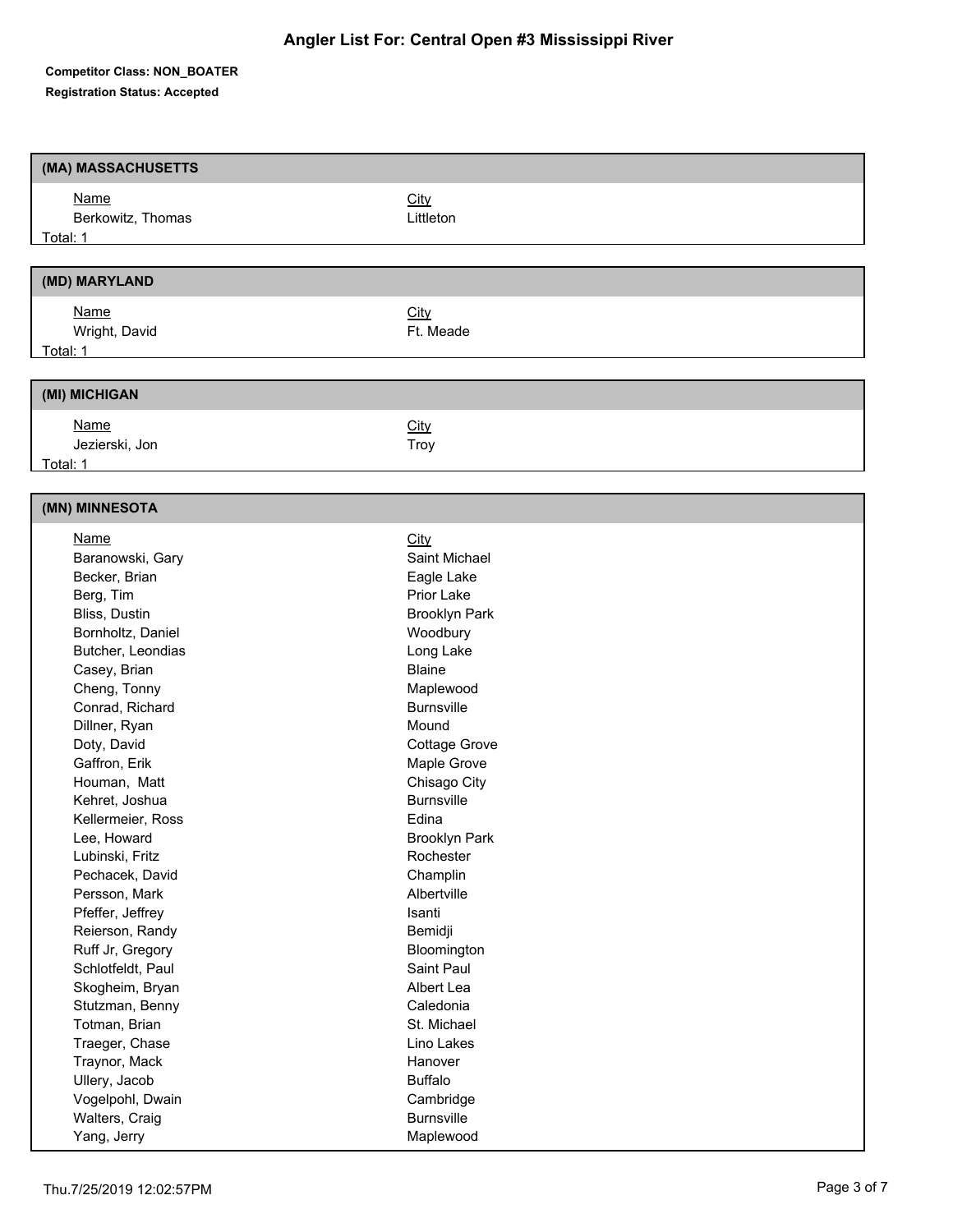#### **Competitor Class: NON\_BOATER Registration Status: Accepted**

#### Total: 32

| (MO) MISSOURI       |                      |
|---------------------|----------------------|
| Name                | <b>City</b>          |
| Brandenburg, Leslie | Springfield          |
| Cowart, Mark        | Kearney              |
| Fernengel, Erick    | Lake Waukomis        |
| Hill, Scott         | Saint Louis          |
| Jenkins, Eric       | Arnold               |
| Larsen, Donald      | Waynesville          |
| Prebeck, Robert     | Norwood              |
| Robbs, Ronald       | <b>Ironton</b>       |
| Williams, Frank     | <b>Saint Charles</b> |
| $T$ , $\sim$ $\sim$ |                      |

<u>Total: 9</u>

#### **(MS) MISSISSIPPI**

| <b>Name</b>      | <b>City</b>    |  |
|------------------|----------------|--|
| Allen Jr, Noel   | <b>Brandon</b> |  |
| Bagnato, Nick    | Madison        |  |
| Corkern, Daniel  | Florence       |  |
| Goul, John       | Philadelphia   |  |
| Hatch, Steven    | Long Beach     |  |
| Parnell, Stephen | <b>Brandon</b> |  |
| Riddle Jr, Jerry | Summit         |  |
| White, Don       | Columbus       |  |
| Winter, Brandon  | <b>Bruce</b>   |  |
| Total: 9         |                |  |

| (NC) NORTH CAROLINA          |                           |
|------------------------------|---------------------------|
| <b>Name</b><br>Anderson, Caz | <u>City</u><br>Hayesville |
| <u>Total: 1</u>              |                           |

| (ND) NORTH DAKOTA             |                           |  |
|-------------------------------|---------------------------|--|
| <b>Name</b><br>Preston, Ethen | <b>City</b><br>Tower City |  |
| Total: 1                      |                           |  |
|                               |                           |  |

| (NH) NEW HAMPSHIRE           |                     |  |
|------------------------------|---------------------|--|
| <b>Name</b><br>Decatur, Rush | <b>City</b><br>Troy |  |
| Total: 1                     |                     |  |
|                              |                     |  |
| <b>INIVI NICIAL VODIZ</b>    |                     |  |

## **(NY) NEW YORK**

Name City Ushio, Sakae Tonawanda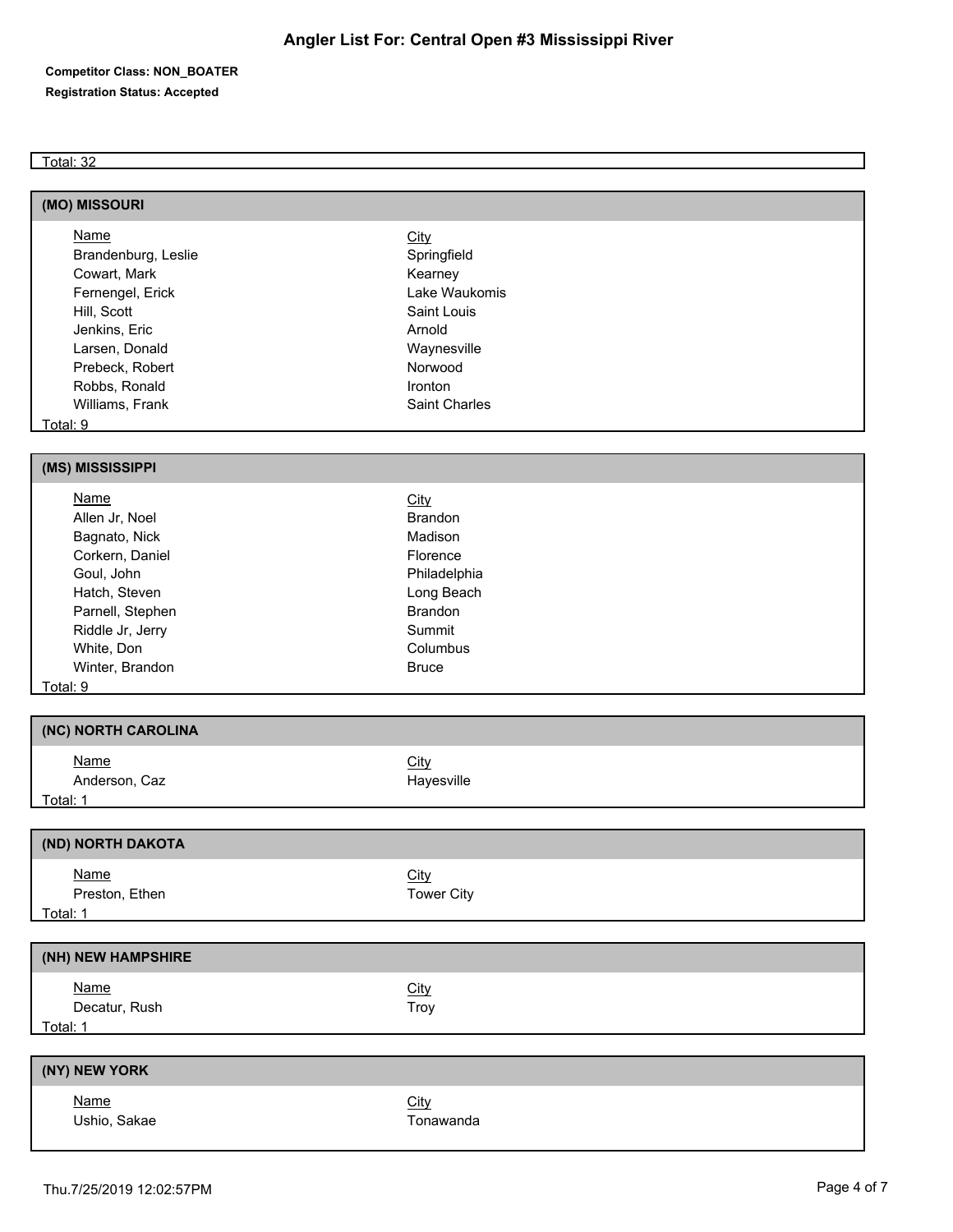| Total: 1                      |                         |
|-------------------------------|-------------------------|
|                               |                         |
| (OK) OKLAHOMA                 |                         |
| <b>Name</b>                   | City                    |
| Beaver, Brandon               | Durant                  |
| Total: 1                      |                         |
|                               |                         |
| (SD) SOUTH DAKOTA             |                         |
| <b>Name</b>                   | <b>City</b>             |
| Heidinger, Justin             | Sioux Falls             |
| Total: 1                      |                         |
|                               |                         |
| (TN) TENNESSEE                |                         |
| <b>Name</b>                   | City                    |
| Booth, David                  | Erin                    |
| Burgess, Bob                  | Millington              |
| Hille, Darrell                | Springfield             |
| Leet, Justin                  | <b>Bartlett</b>         |
| Total: 4                      |                         |
|                               |                         |
| (TX) TEXAS                    |                         |
| <b>Name</b>                   | <b>City</b>             |
| Anders, Colten                | <b>Burton</b>           |
| Bailey, Chris                 | Eddy                    |
| Bates, Max                    | Princeton               |
| Bogan, Calvin                 | Livingston              |
| Boone, Clay<br>Breznik, Shea  | <b>Wills Point</b>      |
| Glasby, Keith                 | Borger<br>Ovilla        |
| Goebel, John                  | Lumberton               |
| Harrington, Cari              | Montgomery              |
| Hollowell, Brad               | Azle                    |
| Honeycutt, Keith              | Temple                  |
| Hooten, Chris                 | <b>Granite Shoals</b>   |
| Hudson, Albert                | Austin                  |
| Lane, Erik                    | Live Oak                |
| Lange, Tyler                  | Tyler                   |
| Lee, Joe                      | Midlothian              |
| Maxwell, Kevin                | Laneville               |
| Mesar, Lonnie                 | Sanger                  |
| Parker, Rick                  | Kaufman                 |
| Parkison, Robert              | Marshall                |
| Paxton Jr, Robert             | Flower Mound            |
| Price, Shannon                | Port Arthur             |
| Reneau, Judy                  | <b>Richland Springs</b> |
| Shry, Cody                    | Pinehrst                |
| Steadman, Matthew             | Plano                   |
| Talley, Chi<br>Tanner, Kayden | Academy<br>Millsap      |
|                               |                         |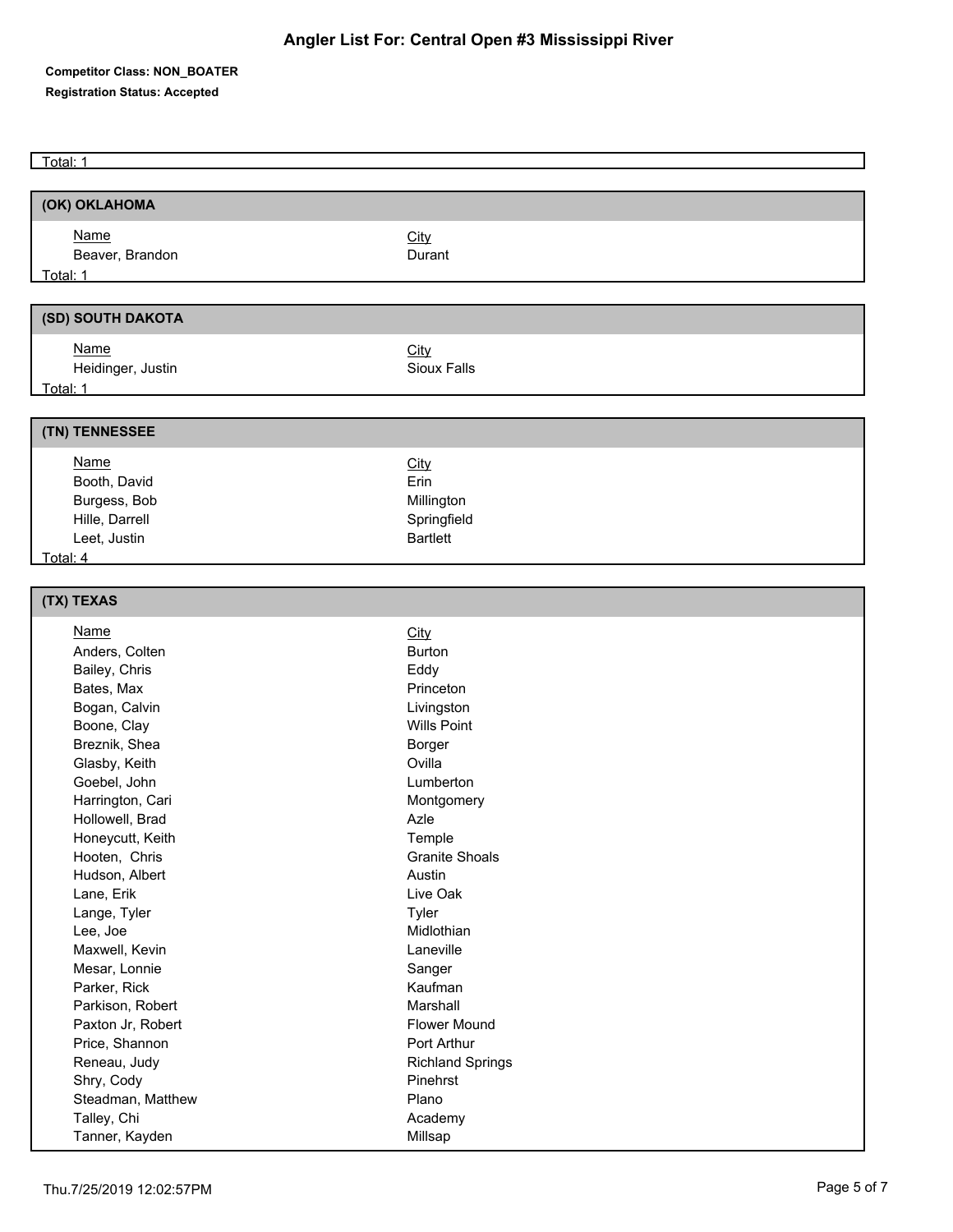|                   | <b>Dallas</b>        |
|-------------------|----------------------|
| Tateno, Shigekazu |                      |
| Taylor, Robb      | Colleyville          |
| Wilkinson, Scott  | <b>Valley Spring</b> |
| Young, William    | Livingston           |
| <b>Total: 31</b>  |                      |
|                   |                      |
| (VA) VIRGINIA     |                      |
| Name              | City                 |
| Thomasson, Andrew | <b>Dublin</b>        |
| Total: 1          |                      |
|                   |                      |
| (WI) WISCONSIN    |                      |
| <b>Name</b>       | <b>City</b>          |
| Ambrose, Jacob    | La Crosse            |
| Anderson, Troy    | Galesville           |
| Bauer, Jeffrey    | Merrillan            |
| Boberg, Eric      | Arcadia              |
| Borchardt, Alec   | <b>Stevens Point</b> |
| Breitkreutz, Eric | Sheboygan            |
| Dostal, Paul      | La Crosse            |
| Drephal, Dylan    | <b>Black Creek</b>   |
| Duncan, Jaz       | Eau Claire           |
| Eichinger, Mat    | Chippewa Fls         |
| Eisch, Brian      | Casco                |
| Ellefson, Travis  | Luck                 |
| Ellis, Terry      | Chippewa Falls       |
| Engel, Joe        | Tomah                |
| Fitch, Tyler      | Oregon               |
| Fuge, Nick        | <b>Stevens Point</b> |
| Hardman, Wes      | De Soto              |
| Hubert, Jim       | Sparta               |
| Juen, Bradley     | La Crosse            |
| Knowles, Adam     | Salem                |
| Kromke, Anthony   | La Crosse            |
| Lee, Pelli        | La Crosse            |
| Lobato, Fernando  | Sparta               |
| Lopez, Doc        | Sparta               |
| Mancini, Danny    | Necedah              |
| Olson, Joshua     | Pepin                |
| Poff, Chad        | <b>Beloit</b>        |
| Pollard, Jessie   | Whitehall            |
| Przekurat, Jay    | <b>Stevens Point</b> |
| Raedel, Nicholas  | Eau Claire           |
| Ragner, Rick      | La Crosse            |
| Reese, Justin     | <b>Turtle Lake</b>   |
| Ritter, Sam       | Pr Du Chien          |
| Salzmann, Dale    | Hazel Green          |
| Schauf, Chad      | Sparta               |
| Schumacher, Jerry | New London           |
| Sheetz, John      | Holmen               |
| Simpkins, Jesse   | Minocqua             |